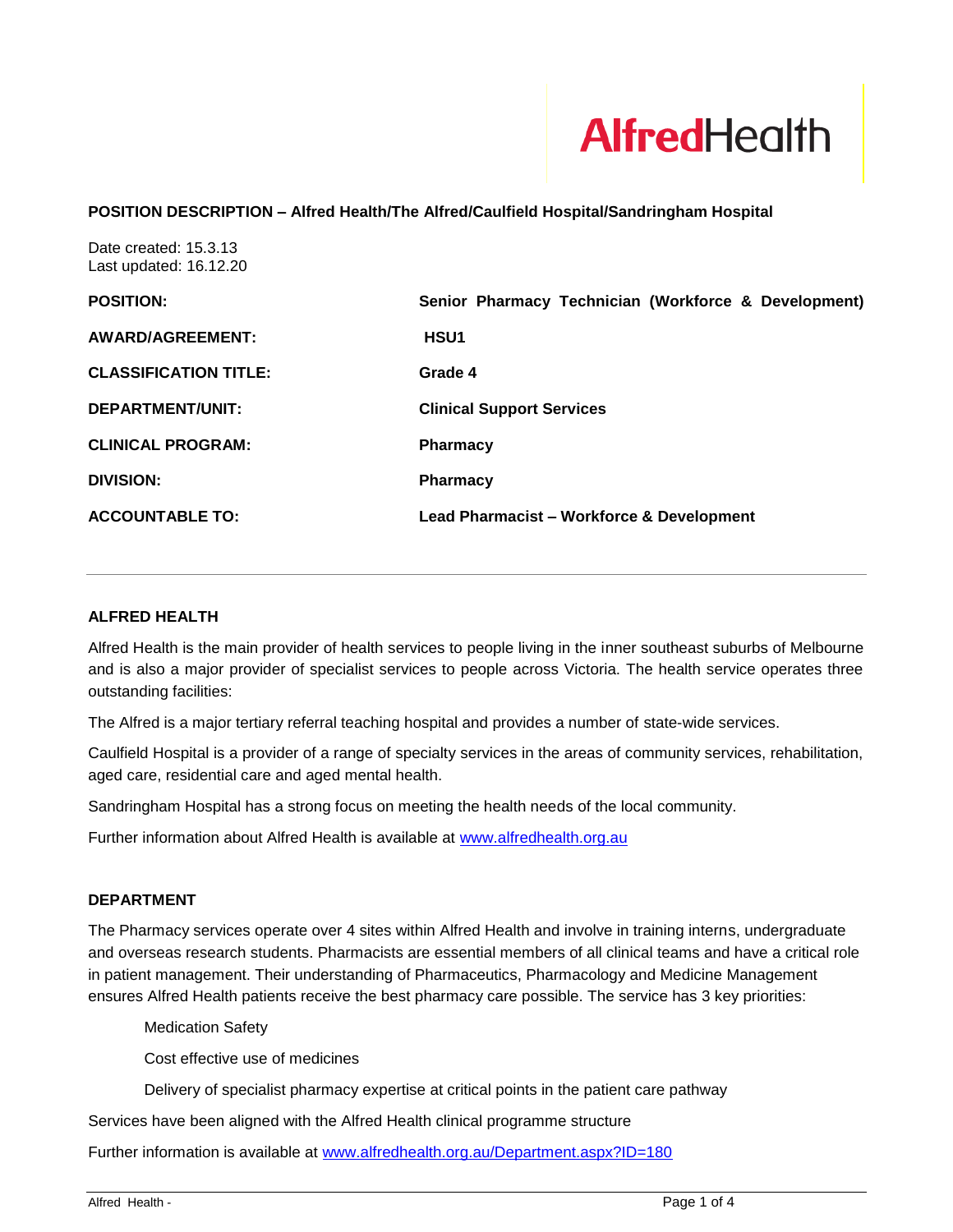# **POSITION SUMMARY**

This position is suited to a Pharmacy Technician who has experience in the design and delivery of training and credentialing programs.

The majority of this role will be focussed on improving and supporting the educational goals of the department and organisation.

You will be expected to develop, implement, maintain and apply a high standard of training, assessing and verifying methods to ensure Pharmacy Technicians have the necessary skills, knowledge and capability to undertake both core and extended roles. In addition to this you will be expected to participate in an operational workload.

## **DIRECT REPORTS**

• **None**

## **KEY RESPONSIBILITIES**

### **Workforce and development**

- Ensure core Pharmacy Technician training is fit for purpose in a modern hospital pharmacy.
- Assess training needs and develop training plans in all areas of Alfred Health's Pharmacy sites.
- Develop, implement and monitor, with other senior staff existing and new credentialing programs for pharmacy technicians in line with departmental requirements
- Manage the delivery of the certificate III and IV for Pharmacy Technicians
- Membership of and active participation in the Workforce and Development Team, including chairing the meeting when necessary
- Monitor and maintain online Pharmacy-run courses within the online Learning Management System
- Be responsible for the development and maintenance of suitable databases and records of staff skills, competencies and training needs
- Provide other support for the Workforce and Development Team as required
- Contribute to research activities of the Workforce and Development Team
- To act as a mentor to allocated junior and/or senior pharmacy technicians.
- To facilitate student Pharmacy Technician placements when required
- To manage allocated staff in conjunction with other Senior Supervisory Technicians regarding pharmacy induction/orientation, ongoing training and development.
- To apply Human Resource policies where appropriate e.g. Performance Management, Capability procedures, Disciplinary procedures.
- To observe good practice in other Australian and international hospitals to ensure Alfred Health adopts best practice and identifies opportunities for testing new innovative ways of working for pharmacy technicians.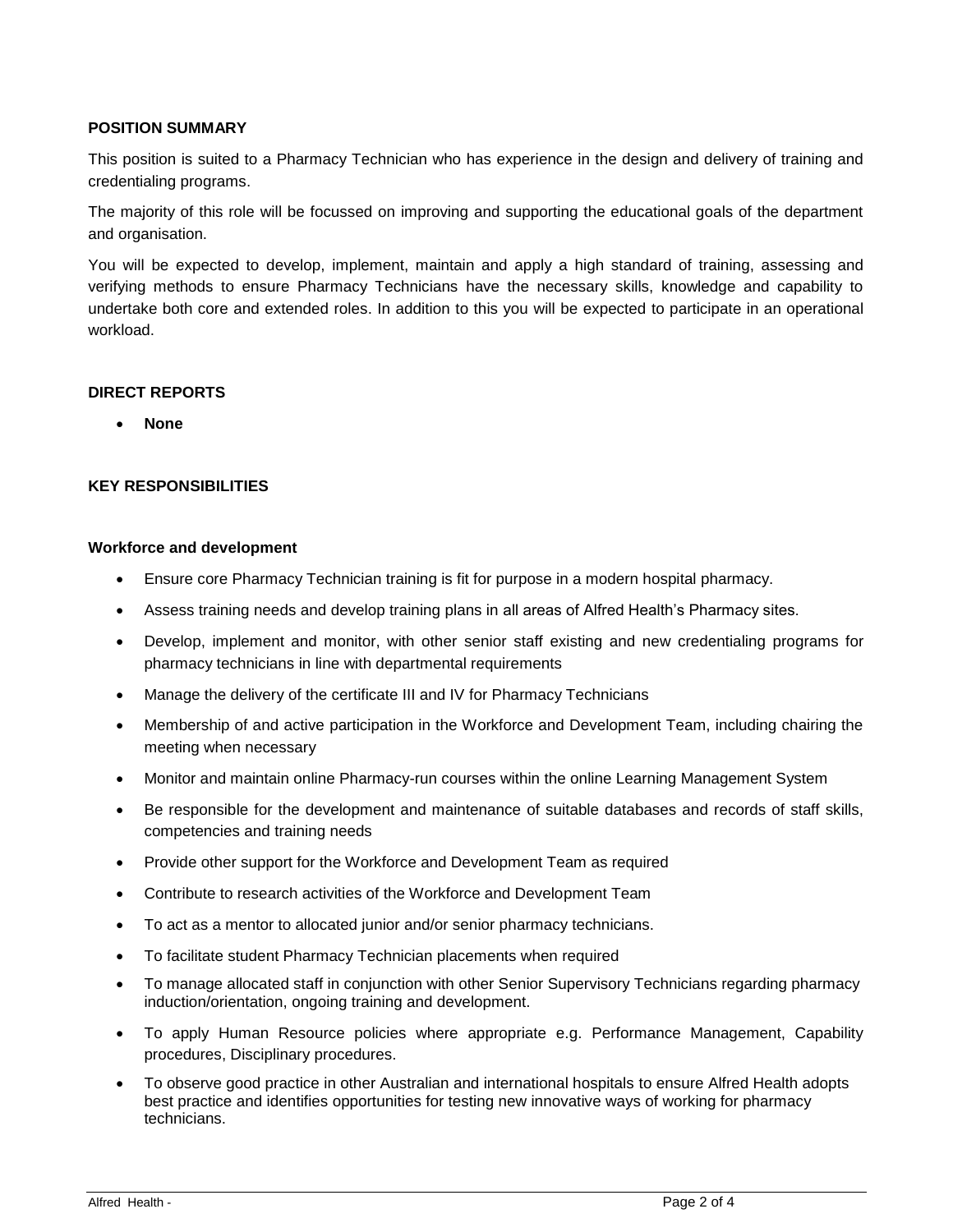## **Operational service provision**

- To participate in the full range of dispensing processes undertaken by Alfred Health, including completing the final accuracy check of dispensed items and stock issues.
- To undertake ward based technician tasks as needed.
- Support other senior staff in troubleshooting problems, developing/implementing procedures and optimise pharmacy services
- To liaise with the Procurement team regarding out of stock or similar problems to ensure patients receive medicines in a timely manner or informed if there are any delays.
- Actively contribute to the Senior Operational meetings, including chairing and taking minutes as required,
- To act as a consultant on behalf of the Workforce and Development team to address the developmental needs of the Operations team
- To be actively involved in the recruitment process for new pharmacy staff.

## **Quality Improvement**

- To actively contribute to the development of services and procedures.
- To support the Senior Supervisory Pharmacy Technicians in operational and ward based areas in carrying out and sustaining efficiency changes

### **General**

- To take part in the weekend and Public Holiday rosters.
- Actively participate in the Alfred Health Performance Management Program.
- Represent the Pharmacy Department when required to attend communication meetings outside and inside the Hospital.
- To liaise with other members of the pharmacy team, medical, nursing and other staff in the best interests of the patient.
- Where necessary, to work across all campuses within Alfred Health, and work flexibly according to service needs.

## **KEY CAPABILITIES AND VALUES:**

### **Capabilities**

- Responsible and accountable for own and others work e.g. those staff being trained
- Ability to demonstrate initiative and contribute to the 'vision' for Pharmacy Technician development
- Excellent verbal and written communication skills, including presentation skills.
- Concentration, accuracy and attention to detail
- Ability to work under pressure and to deadlines